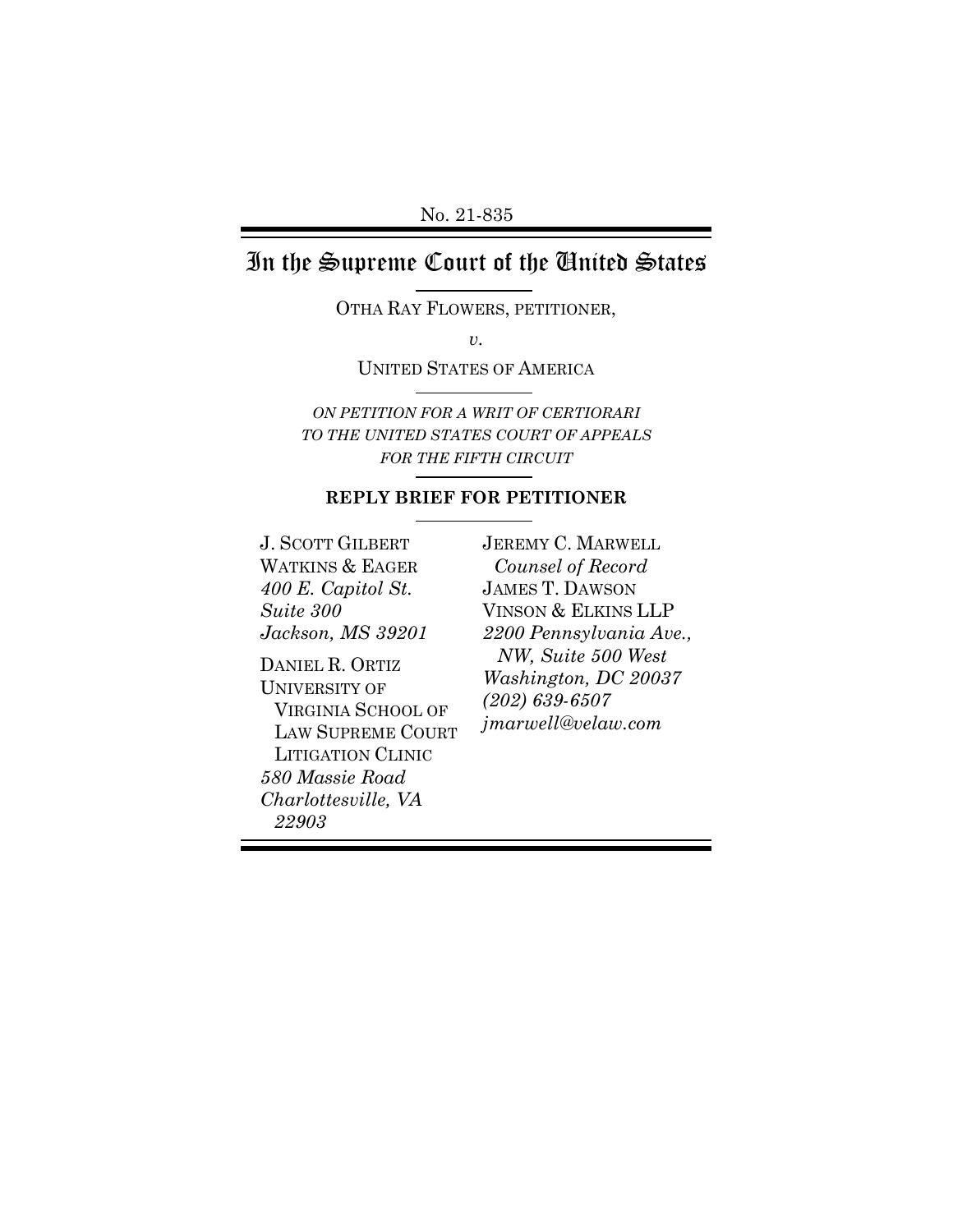## **TABLE OF CONTENTS**

|  | Page                                         |
|--|----------------------------------------------|
|  |                                              |
|  | I. Lower Courts Are Sharply Divided Over the |
|  |                                              |
|  |                                              |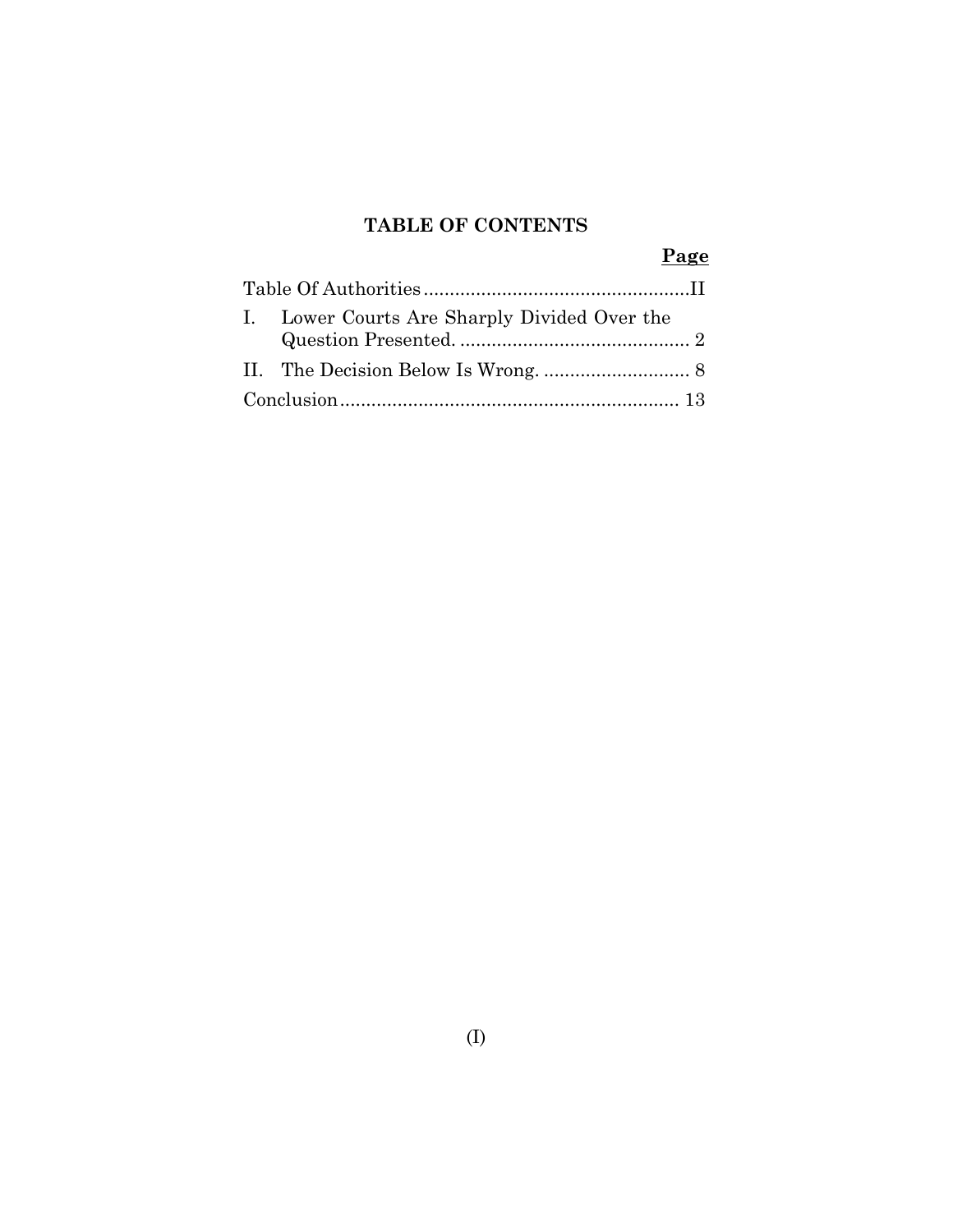## **TABLE OF AUTHORITIES**

# **Cases Page(s)**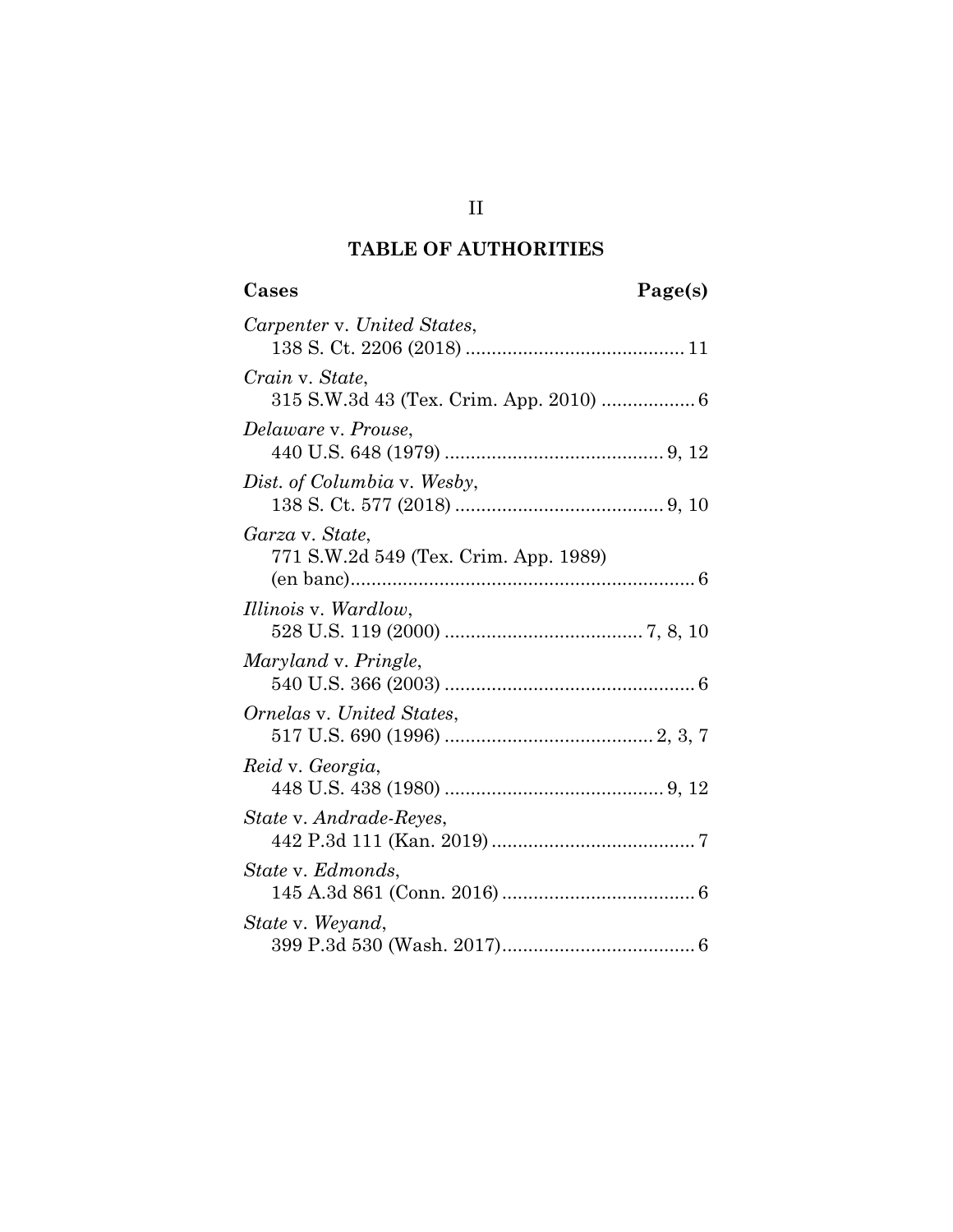# **Cases—Continued: Page(s)**

| Terry v. Ohio,                   |  |
|----------------------------------|--|
|                                  |  |
| United States v. Arvizu,         |  |
|                                  |  |
| United States v. Brignoni-Ponce, |  |
|                                  |  |
| United States v. Dell,           |  |
|                                  |  |
| United States v. Dortch,         |  |
|                                  |  |
| United States v. Hernandez,      |  |
|                                  |  |
| United States v. Jones,          |  |
|                                  |  |
| United States v. Slocumb,        |  |
|                                  |  |
| United States v. Sokolow,        |  |
|                                  |  |
| <i>Walker v. Donohue,</i>        |  |
|                                  |  |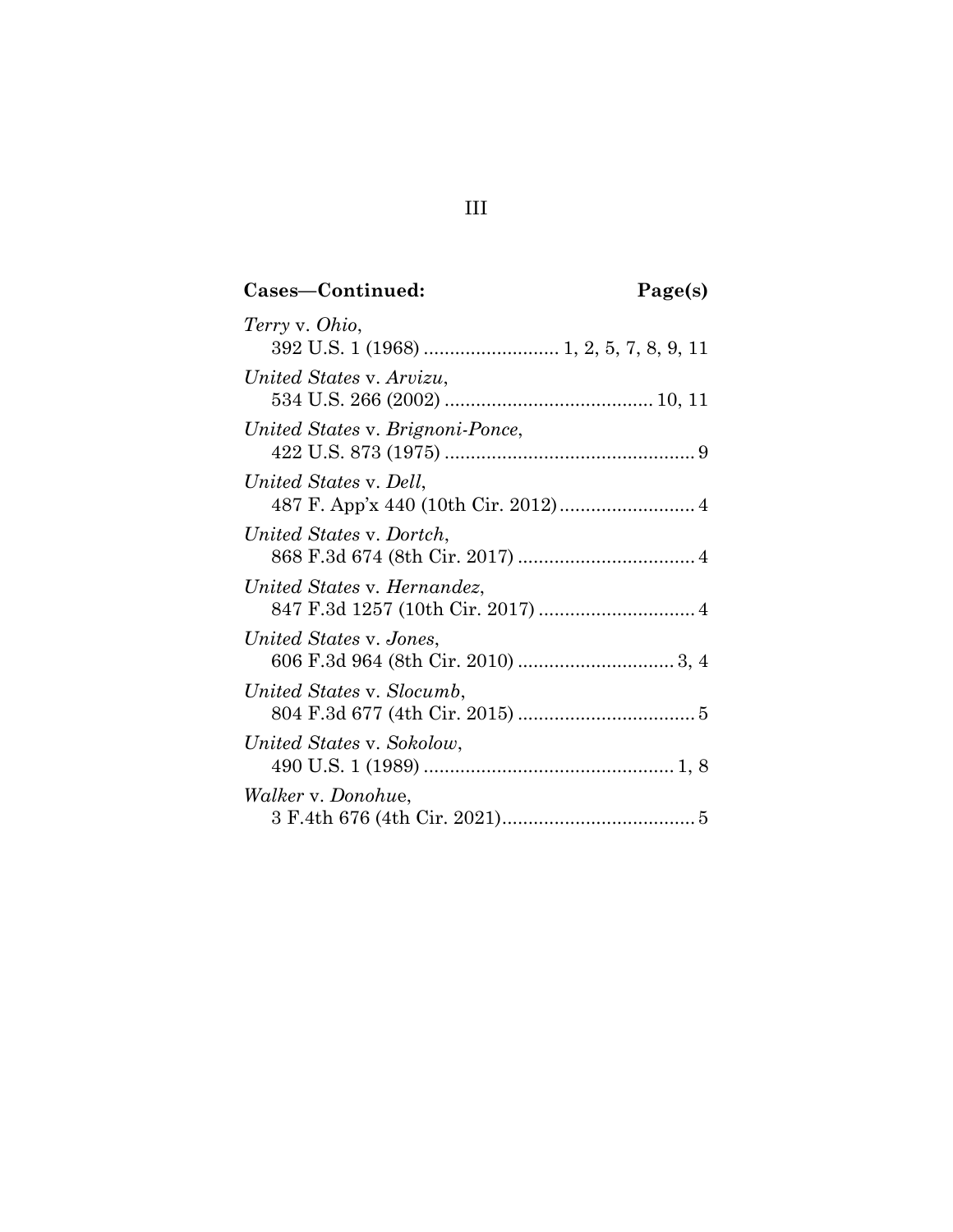### **REPLY BRIEF FOR PETITIONER**

A sharply divided Fifth Circuit panel held that police had reasonable suspicion for a *Terry* stop after observing two men sitting for a mere *10-15 seconds* in a legally parked car outside an open convenience store, in a bad part of town. As Petitioner showed, the panel got that extremely important conclusion egregiously wrong. What is more, this case would come out differently in the vast majority of circuits and state high courts to address whether conduct of this kind—i.e., potentially ambiguous but widely exhibited by lawabiding members of the general public—can justify a significant intrusion on Fourth Amendment rights.

In response, the government only barely defends the outcome, with a carefully worded protest that the panel "did not legally err." Opp. 7. Instead, the government suggests reasonable-suspicion cases are effectively cert-proof; by the government's telling, a "totality of the circumstances" inquiry does not give rise to a split unless cases have identical facts. But that *Terry* contemplates a "totality of the circumstances" inquiry (Opp. 13) by no means extinguishes the possibility of a split about *how* to apply that framework. And if the government were right, this Court would not have granted certiorari in *United States* v. *Sokolow*, 490 U.S. 1 (1989), or other reasonable-suspicion cases.

Petitioner painstakingly catalogued a split of authority on the *legal* question of whether ambiguous but widely shared behavior, occurring in a high-crime area, supports reasonable suspicion. In response, the government deploys that well-worn Fourth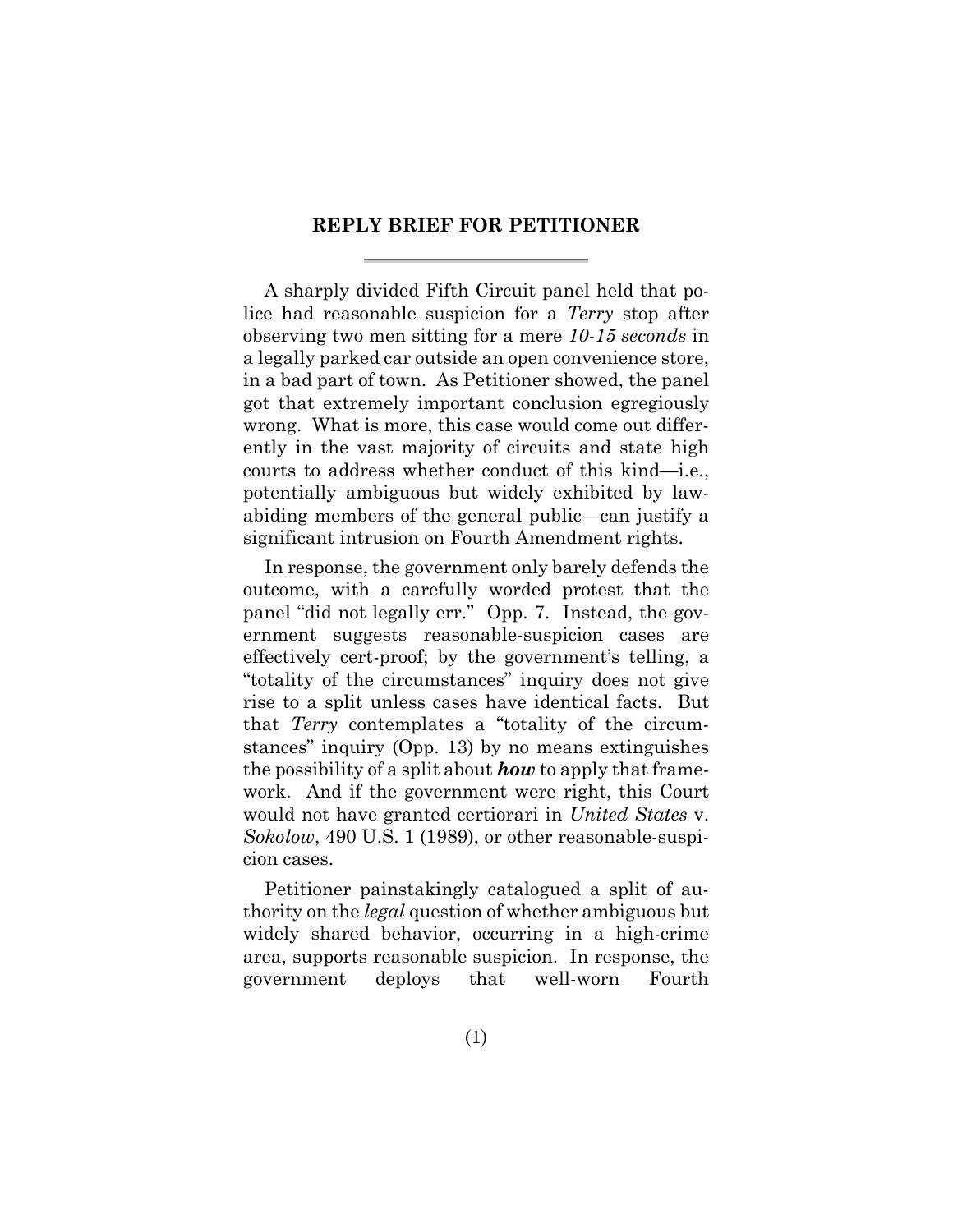Amendment defense, emphasizing the fact-intensive nature of the inquiry, and positing factual distinctions between cases without showing they are material. But this Court long ago held that "the legal rule[] for \* \* \* reasonable suspicion acquire[s] content only through application"; certiorari review plays a critical role to "unify precedent" and provide law enforcement with an administrable "set of rules." *Ornelas* v. *United States*, 517 U.S. 690, 697 (1996).

On the merits, the government mainly attacks a strawman. Petitioner did not argue that "an innocent explanation for conduct precludes a finding of reasonable suspicion." Opp. 9. Rather, the question is whether ambiguous actions of the kind "that any lawabiding citizen might do," Pet. App. 18a (Elrod, J., dissenting)—here, lingering for a few seconds in a parked car before patronizing a roadside shop—can justify a Fourth Amendment intrusion merely because they occur in a high-crime area. On *that* issue, lower courts are in disarray, and this Court's guidance is urgently needed.

## **I. Lower Courts Are Sharply Divided Over the Question Presented.**

The Government's central objection to certiorari is that the irreconcilable decisions and outcomes documented in the Petition are merely fact-dependent applications of *Terry* v. *Ohio*, 392 U.S. 1 (1968), and do not diverge on any legal question. Opp. 11-16. The Government offers a range of factual distinctions without attempting to show that they were material to outcomes. Moreover, the implication of the Government's position is that because the reasonablesuspicion inquiry is context-specific, no case involving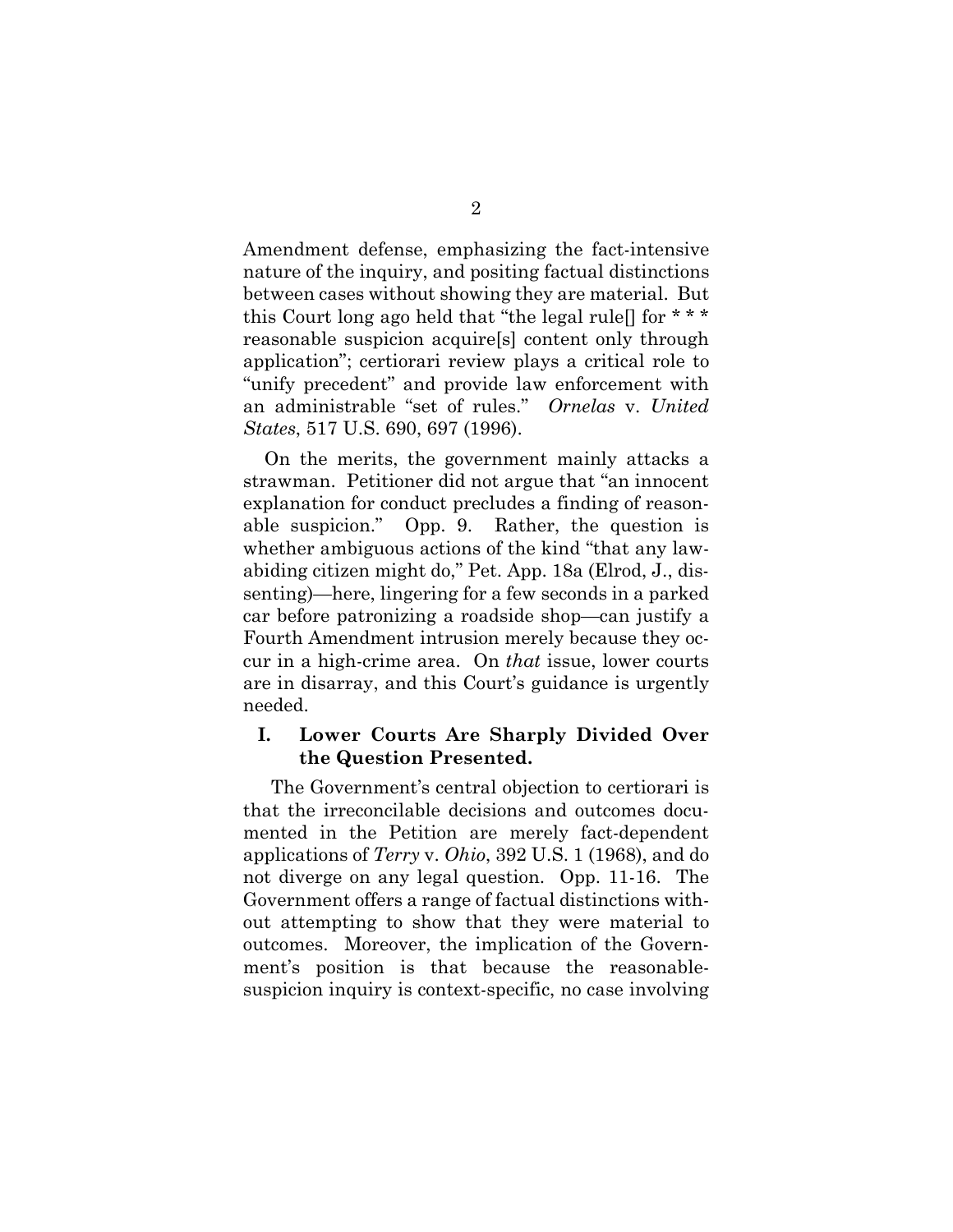application of that standard could be cert-worthy. But "independent review [by this Court] is \* \* \* necessary \* \* \* to maintain control of, and to clarify, the legal principles" underlying reasonable suspicion. *Ornelas*, 517 U.S. at 697. The cases in the split diverge on a concrete question of law.

The Eighth Circuit sits at the heart of the split. The Government's paper-thin factual distinctions (Opp. 13-14) cannot reconcile that Circuit's governing legal principles with the Fifth Circuit's rationale and ruling here. Even the government concedes that the Eighth Circuit has repeatedly articulated a crisp legal rule disfavoring reasonable-suspicion findings based on widely shared but ambiguous conduct. *Id.* at 13 (quoting cases). In *United States* v. *Jones*, 606 F.3d 964, 967 (2010), the Eighth Circuit found no reasonable suspicion where the supposedly "suspicious circumstances" occurring in a high-crime area were "shared by countless, wholly innocent persons." That court reasoned that because "nearly every person has, at one time or another," undertaken the conduct in question, simply "[t]oo many people fit this description for it to justify a reasonable suspicion of criminal activity." *Id.* at 967-968 (citation omitted). The Fifth Circuit here, by contrast, upheld reasonable suspicion based on conduct in which "any law-abiding citizen might" engage. Pet. App. 18a (Elrod, J., dissenting); see also *id.* 7a-8a. The government proffers slight factual distinctions between *Jones* and Petitioner's case. See Opp. 14. But what matters is each court's stated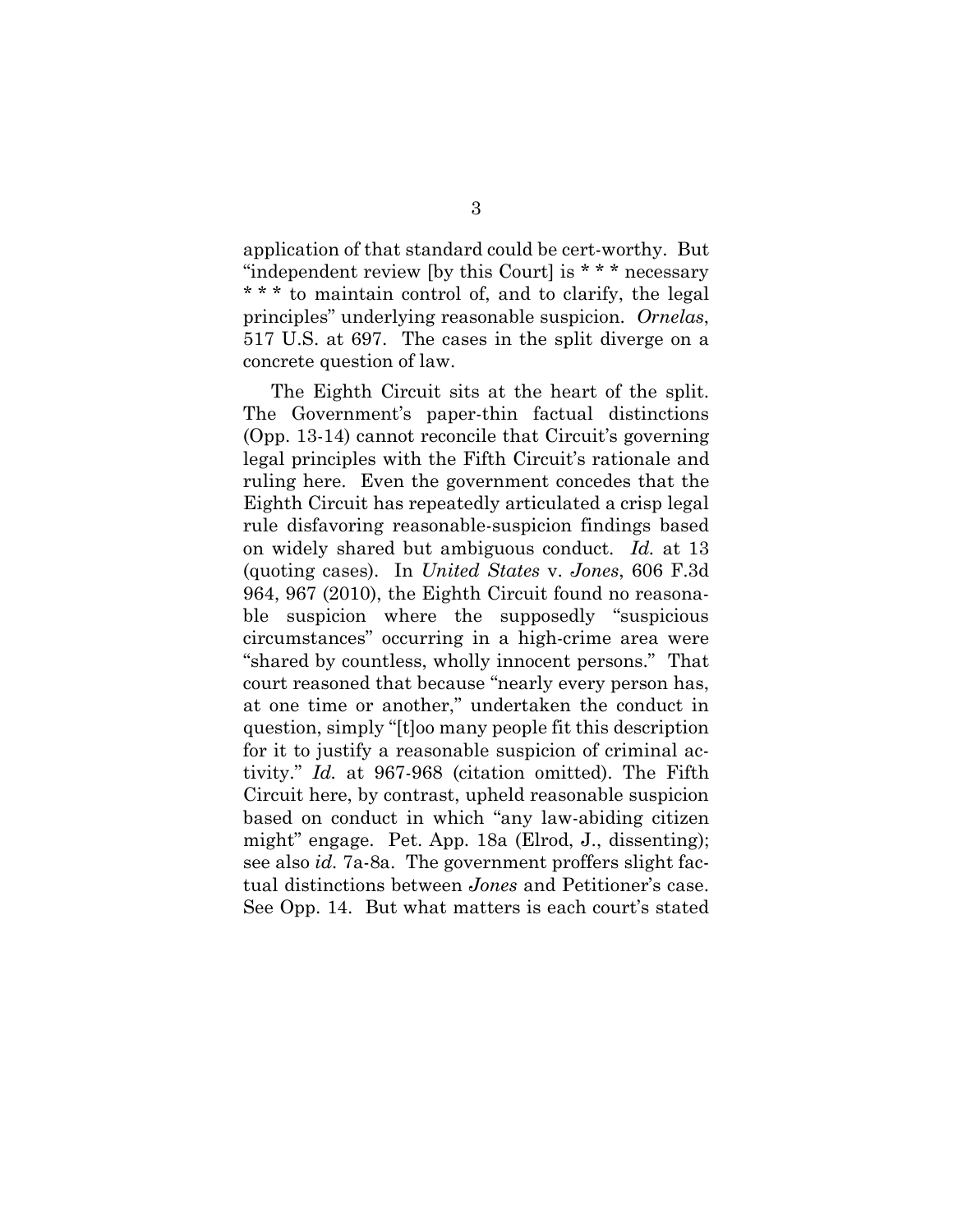rationale; on that point, the government is virtually si $lent.<sup>1</sup>$ 

The Tenth Circuit has rejected reasonable suspicion on the ground that if the proffered "innocuous" conduct "were sufficient to confer reasonable suspicion," then "the ambling public [could be subject to] \* \* \* virtually random seizures, inquisitions to obtain information which could then be used to suggest reasonable suspicion, and arbitrary exercises of police power." *United States* v*. Hernandez*, 847 F.3d 1257, 1268-1269 (10th Cir. 2017); accord *United States* v. *Dell*, 487 F. App'x 440, 444-446 (10th Cir. 2012) (under circuit law, no reasonable suspicion exists where conduct in high-crime area was "very much in the realm of ordinary behavior"). Instead of engaging with the Tenth Circuit's legal reasoning, the Government draws factual distinctions. See, *e.g.*, Opp. 12 (defendant was "wearing black clothing" and "walking by a recently victimized area," rather than sitting in a

<sup>1</sup> Nothing in *United States* v. *Dortch*, 868 F.3d 674 (8th Cir. 2017), displaced Eighth Circuit law on widely shared conduct. *Dortch* upheld a protective frisk where officers observed two cars "unquestionably parked illegally" "on the wrong side of the street," and a defendant dressed in a manner "conspicuously inappropriate for the weather." *Id.* at 678, 676. Indeed, *Dortch*  distinguished *Jones* on precisely the relevant ground: Dortch's outfit ("a winter coat worn in June") was "'significantly stranger—that is, significantly less likely to be 'shared by countless, wholly innocent persons'"—than [Jones's] hoodie in September." *Dortch*, 868 F.3d at 679-680 (quoting *Jones*, 606 F.3d at 967); accord *ibid.* (unlike in *Jones*, Dortch "responded to the sight of an approaching police officer" by taking actions to "conceal what \* \* \* he had in his coat" and "free[] his hands to reach for any weapon he might be carrying").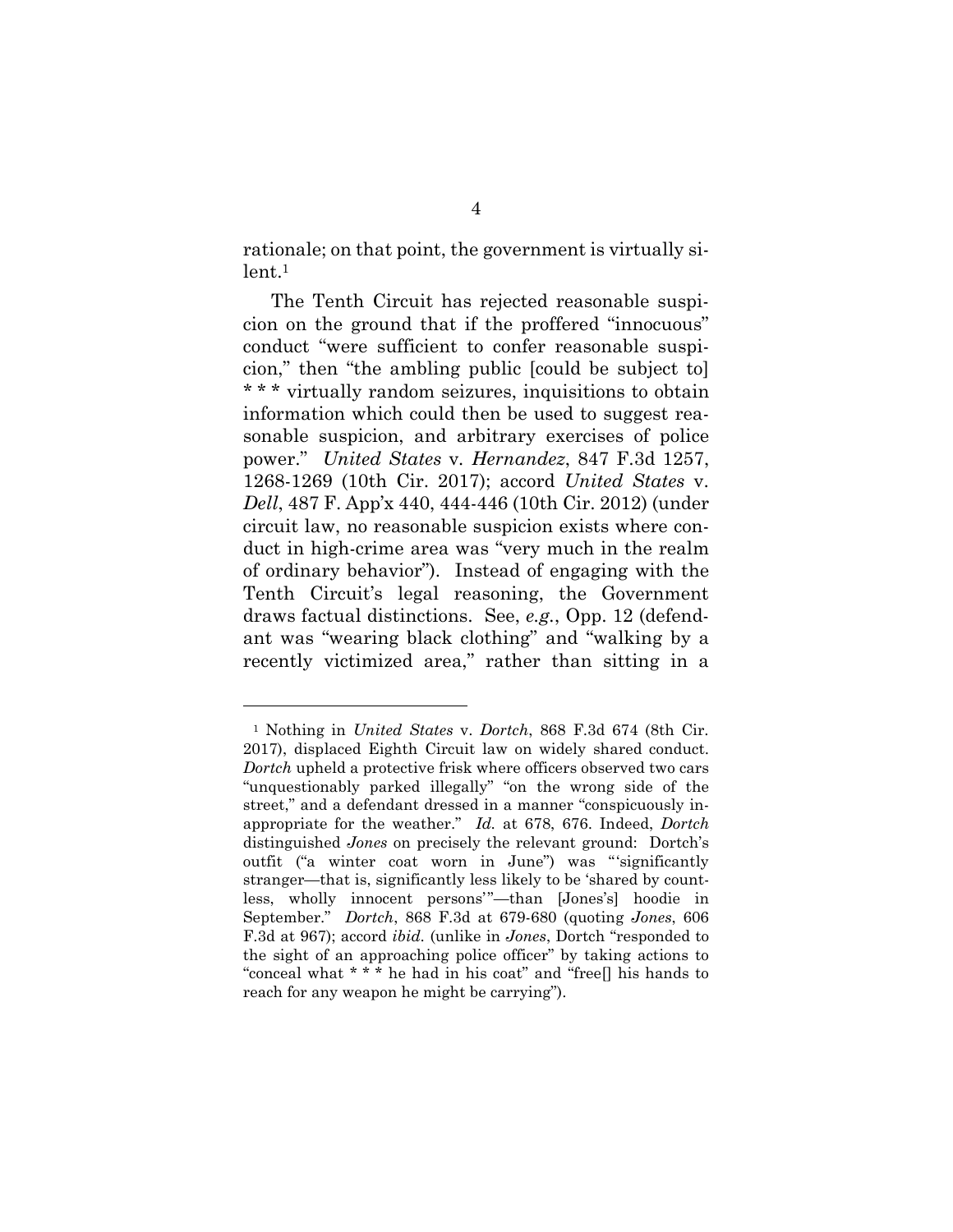parked car). But that misses the point: It was because the observed conduct in *Hernandez* was shared by the "ambling public" that the Tenth Circuit rejected reasonable suspicion, not the color of the defendant's clothing. Cf. Pet. App. 22a (Elrod, J., dissenting) (panel here improperly "base[d] a justification for a [seizure] upon actions that any similarly-situated person [may] have taken").

*United States* v. *Slocumb*, 804 F.3d 677 (4th Cir. 2015), is also irreconcilable with the Fifth Circuit's analytical approach. In the government's view, *Slocumb*  applied a totality-of-the-circumstances test and simply reached a different outcome on less suspicious facts. Opp. 12-13. But that ignores *Slocumb*'s gloss on *Terry*: "The government must do more than simply label a behavior as 'suspicious' to make it so." *Slocumb*, 804 F.3d at 684 (citations omitted). On that basis, the Fourth Circuit held that "seemingly innocent acts" occurring late at night in a high-crime area were not "indicative of some more sinister activity." *Ibid.* (internal quotation marks omitted). The government's reliance on *Walker* v. *Donohoe*, 3 F.4th 676 (4th Cir. 2021) (cited at Opp. 13), is self-rebutting: There, unlike in *Slocumb*, reasonable suspicion existed because the observed conduct—open carry of an AR-15 rifle by a young man dressed in military-style clothing in the close vicinity of a high-school just days after the mass shooting in Parkland, Florida—was, the Fourth Circuit explained, "*unusual* and alarming," *id.* at 685 (emphasis added), not common and innocuous.

As to state courts, the government again draws factual distinctions without showing materiality. Nor does the government acknowledge—never mind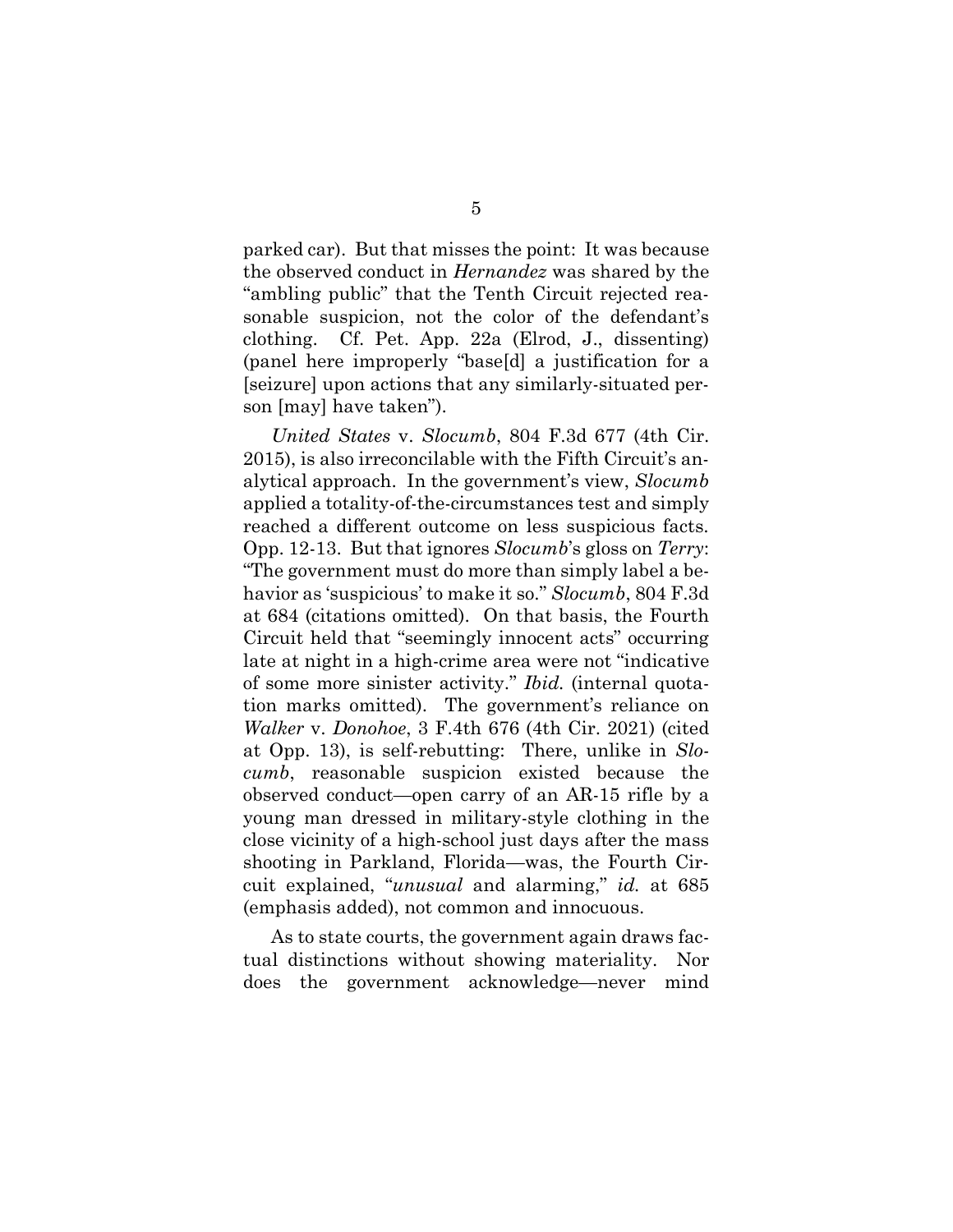attempt to reconcile—the courts' sharply conflicting legal reasoning. See Opp. 13. To take just one example, *State* v. *Edmonds* bears uncanny similarity to this case: A defendant was observed lingering "outside a restaurant  $**$  for a few seconds at 7 p.m., in a city with a generally high crime rate." 145 A.3d 861, 882 (Conn. 2016). The Connecticut Supreme Court found no reasonable suspicion because "[t]oo many people" engaged in lawful conduct of that kind, and the "crime rate of a particular area cannot transform otherwise innocent-appearing circumstances" into reasonable suspicion. *Id.* at 882, 883 (citation omitted). The cited state-court decisions cannot be explained away by factual distinctions—rather, they reflect and apply a legal rule inconsistent with the panel here.

The Government suggests that in some of the state cases, prosecutors "conce[ded] \* \* \* that the officers lacked particularized suspicion." Opp. 14-15. Not so. While officers acknowledged in some cases that they did not witness direct evidence of a crime, see Opp. 14- 15, that is hardly a concession they lacked reasonable suspicion.<sup>2</sup> Whether the facts showed reasonable suspicion was the relevant—and litigated—question. See *Edmonds*, 145 A.3d at 884 (state argued that the "officers reasonably \* \* \* suspect[ed] the defendant of criminal activity"); accord *Crain* v. *State*, 315 S.W.3d 43, 52-53 (Tex. Crim. App. 2010); *Garza* v. *State*, 771 S.W.2d 549, 558-559 (Tex. Crim. App. 1989) (en banc); *State* v. *Weyand*, 399 P.3d 530, 532, 536 (Wash. 2017);

<sup>2</sup> Direct observation of a crime would of course support a finding of probable cause, see *Maryland* v. *Pringle*, 540 U.S. 366, 370 (2003), beyond reasonable suspicion under *Terry*.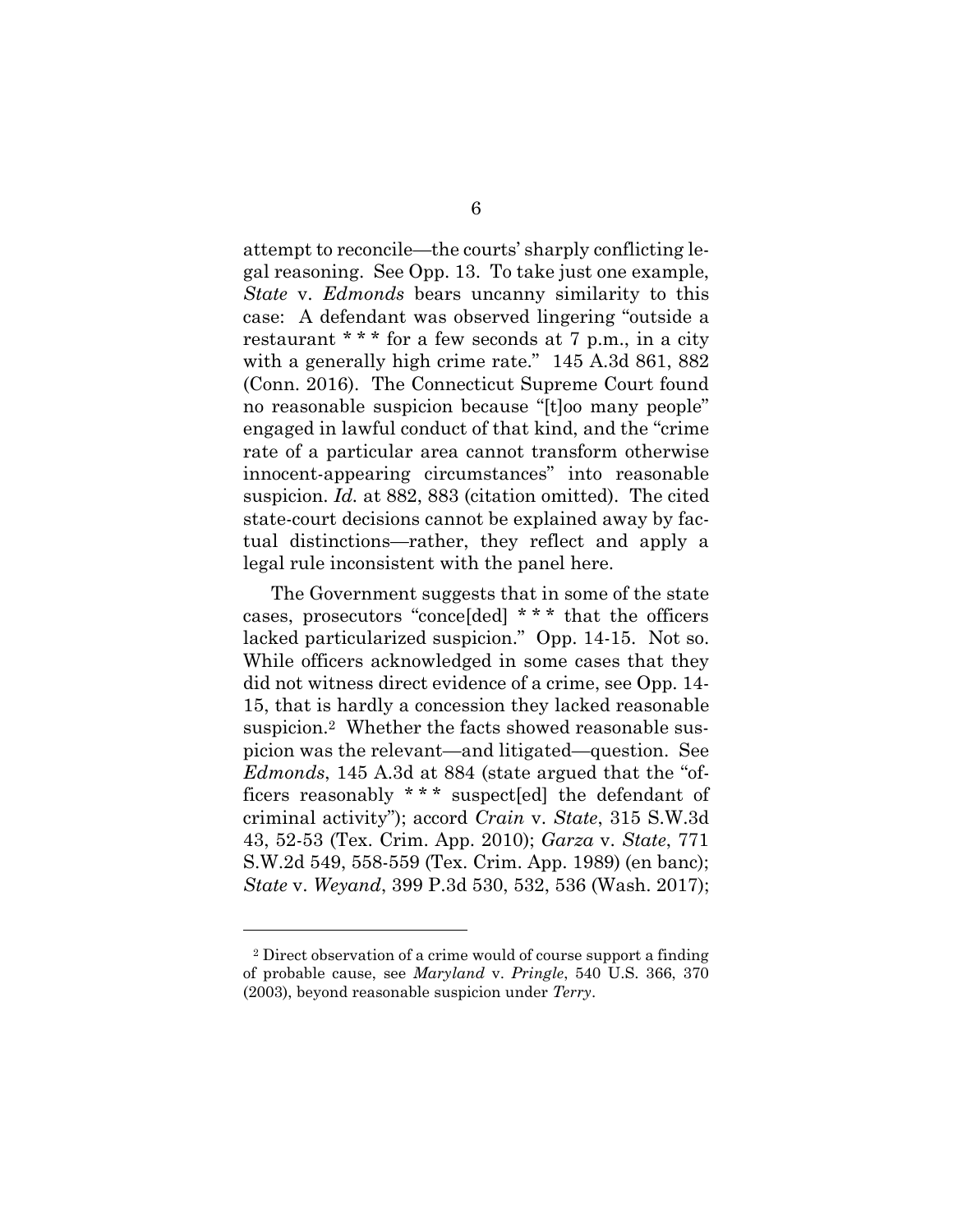*State* v. *Andrade-Reyes*, 442 P.3d 111, 119 (Kan. 2019).<sup>3</sup>

Ultimately, the government is left arguing that in a "totality of the circumstances" context, even sharply disparate rationales and outcomes do not justify certiorari. But the truism that "each [Fourth Amendment] case must be evaluated on its own facts," Opp. 16 (citation omitted), hardly forecloses the possibility of disagreement about how to apply that framework. Indeed, the basic reasonable-suspicion inquiry has been unchanged since *Terry*, but this Court has repeatedly granted certiorari to refine its application. *E.g.*, *Illinois* v. *Wardlow*, 528 U.S. 119 (2000). And while "the mosaic which is analyzed for a reasonable-suspicion \* \* \* inquiry is multi-faceted," some cases are "so alike" that appellate review is essential to ensure uniformity. *Ornelas*, 517 U.S. at 698. This Court's review would "unify precedent" and "come closer to providing law enforcement officers with a defined set of rules" to guide ex ante decisions about "whether an invasion of privacy is justified in the interest of law enforcement." *Id.* at 697-698.

<sup>3</sup> *Andrade-Reyes* did say the government had "implicitly conceded" that officers could not justify a seizure merely because a defendant "sat in a car legally parked in a high-crime area" and "appeared nervous." 442 P.3d at 112, 118, 119. But the state vigorously defended the *Terry* stop on the ground that officers had observed *other* supposedly evasive activity. *Id*. at 118. In finding no reasonable suspicion, the Kansas Supreme Court cited its own precedent reasoning that a defendant's "car was lawfully parked in an area where cars of customers \* \* \* frequently parked." *Id.* at 118-119 (citation omitted).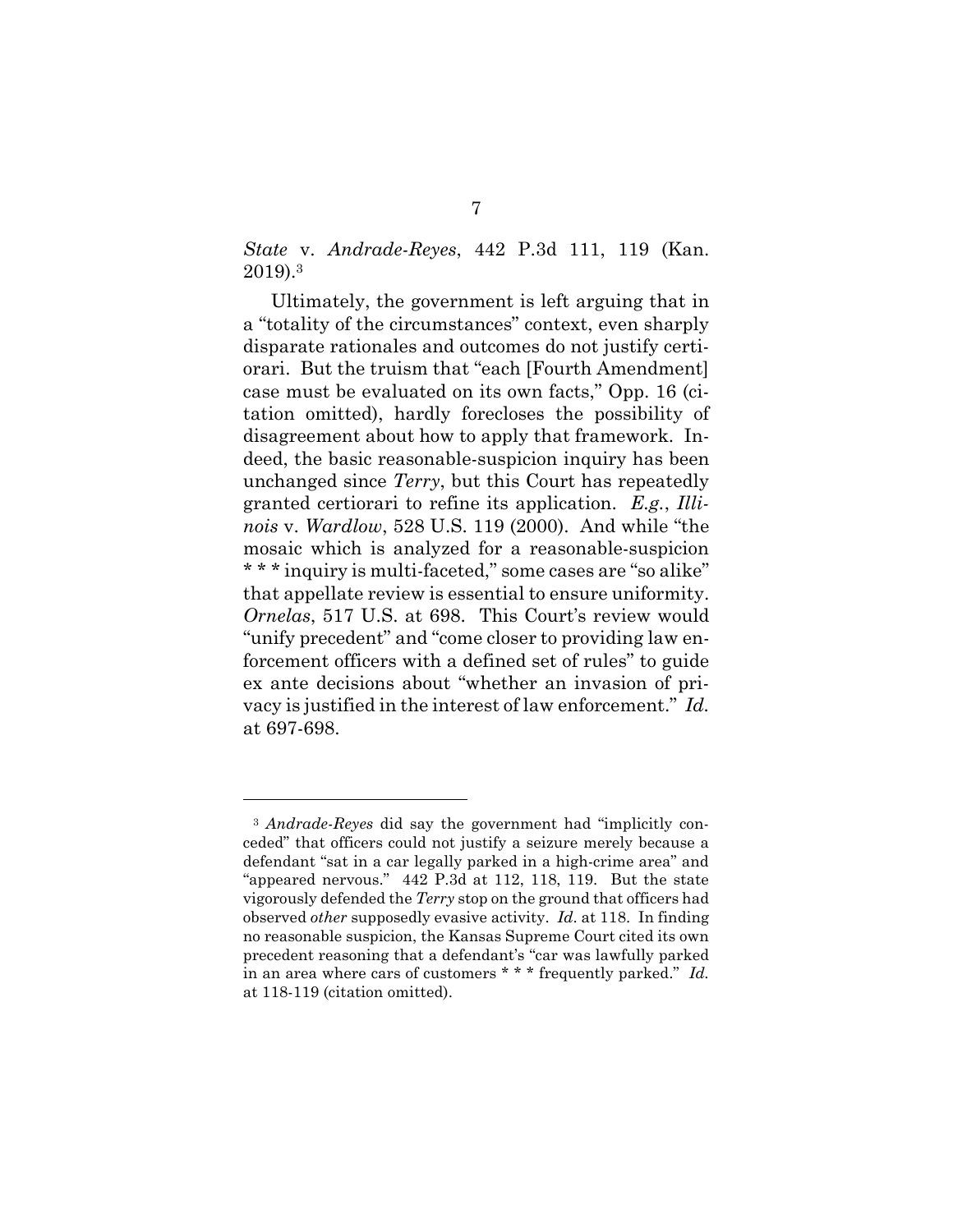#### **II. The Decision Below Is Wrong.**

On the merits, the government makes two basic points: first, that the panel correctly identified the governing standard under *Terry* and did not commit "legal error" (other potential errors are left unaddressed), Opp. 9, 7; and second, that Petitioner's proposed rule is difficult to administer and inconsistent with precedent. Both arguments fail, as explained below. But as an initial matter, much of the Brief in Opposition can be discarded, as it rests on mischaracterizing Petitioner's position. Opp. 9. Petitioner does *not* contend that reasonable suspicion was absent merely because his conduct was "susceptible of an innocent explanation," Opp. 7 (quoting *Wardlow*, 528 U.S. at 125). Rather, Petitioner presents a narrower, more focused (and troubling) concern: whether innocuous but potentially ambiguous conduct that is widespread among law-abiding members of the public can support a finding of reasonable suspicion, merely because it occurs in a highcrime area. On *that* question, this Court's cases weigh heavily in Petitioner's favor.

1. Since *Terry*, a core precept of this Court's Fourth Amendment doctrine has been that officers may perform investigatory stops when they "observe[] *unusual* conduct." *Terry* v. *Ohio*, 392 U.S. 1, 30 (1968) (emphasis added); accord *United States* v. *Sokolow*, 490 U.S. 1, 8 (1989) (defendant's conduct was "out of the ordinary"); see also Pet. 21-30. Ambiguous conduct of the kind routinely undertaken by law-abiding citizens does not meet that requirement. Indeed, *Terry* itself contrasted the "unusual" conduct supporting a stop in that case—two men pacing in front of a shop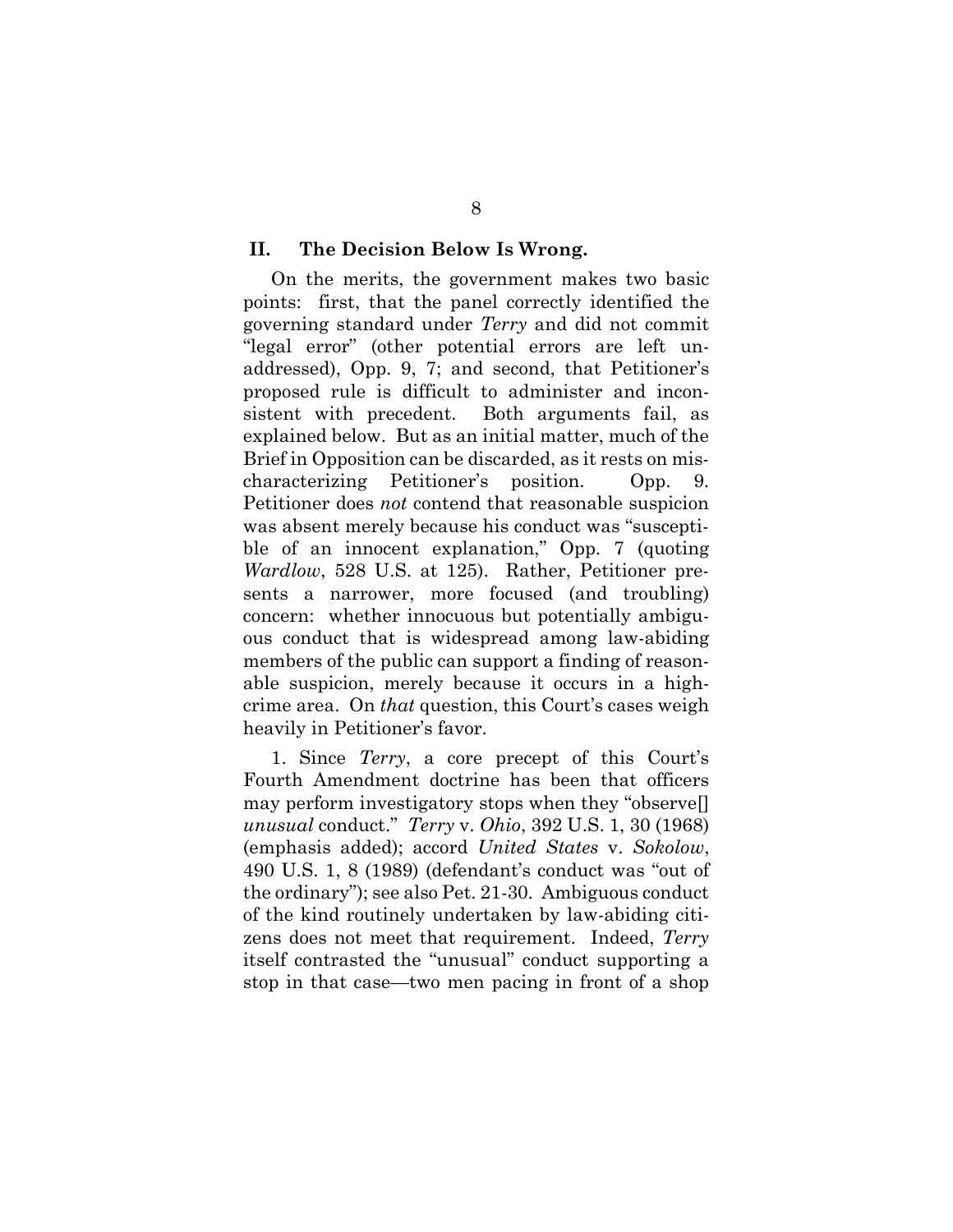window, staring inside, conferring, and repeating that cycle 24 times—with common behavior of merely standing on a street corner. 392 U.S. at 22-23, 34. While the former pattern created reasonable suspicion, the result would have been "quite different" if officers observed "nothing unusual." *Id.* at 22-23; see also *United States* v. *Brignoni-Ponce*, 422 U.S. 873, 886 (1975) (defendant's Mexican ancestry did not support a reasonable belief that defendant was in the country illegally because people with Mexican ancestry are commonly U.S. citizens); *Delaware* v. *Prouse*, 440 U.S. 648, 661 (1979) (police had no "articulable basis" for determining that "stopping a particular driver for a spot check would be more productive than stopping any other driver"). On this point, Petitioner cited *Reid* v. *Georgia*, which held that circumstances "describling a very large category of  $* * *$  innocent travelers" could not generate reasonable suspicion. 448 U.S. 438, 441 (1980); see Pet. 22. The Government offers no response. In sum, the distinction between ambiguous behavior that is "unusual" enough to support reasonable suspicion, and conduct widely exhibited by the general public (which is not), has been present since *Terry*'s inception.

The government unsuccessfully seeks refuge in offpoint cases. *District of Columbia* v. *Wesby*, 138 S. Ct. 577, 587 (2018), did not involve a reasonable suspicion inquiry. If anything, the case underscores the relevance of conduct's unusual nature, to a Fourth Amendment analysis. *Wesby* found probable cause to believe that partygoers knew they were trespassing, because "most homeowners" neither "live in near-barren houses" nor invite others to use their houses for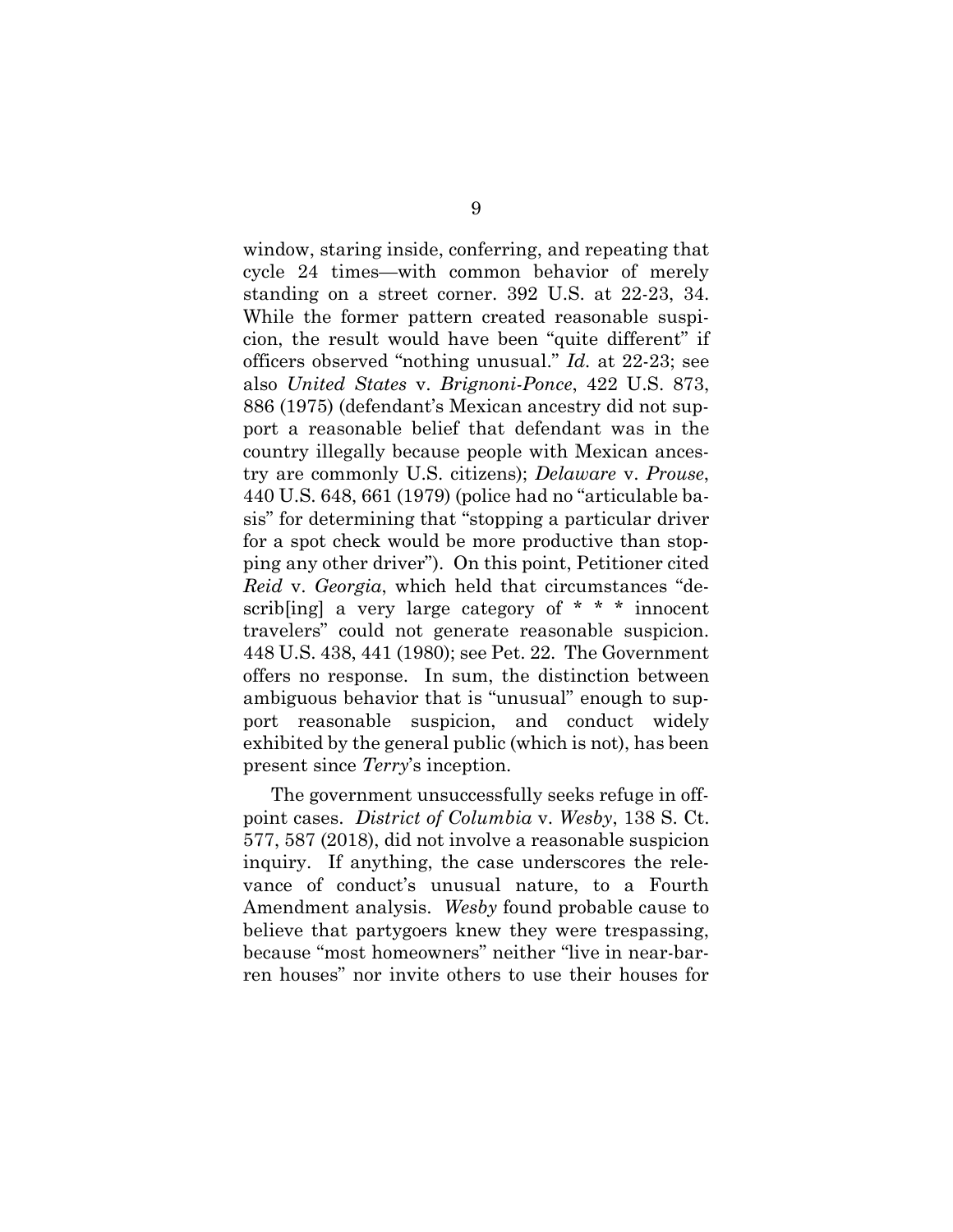lurid parties. *Ibid.* Further, this Court observed, "people normally do not throw a bachelor party without a bachelor." *Ibid.*

The government also cites *Illinois* v. *Wardlow* and *United States* v. *Arvizu*, 534 U.S. 266 (2002), for the uncontroversial proposition that the mere "existence of an innocent explanation for conduct" does not "preclude[] a finding of reasonable suspicion." Opp. 9. But neither case dealt with routine conduct, widely shared among law-abiding members of the general public. The conduct in *Wardlow*—unprovoked flight—was inherently unusual. 528 U.S. at 124. *Arvizu* characterized the relevant conduct as "unusual[]," "abnormal," and "odd." 534 U.S. at 270-271. There, a minivan was traveling near the US-Mexico border, on a route used by smugglers, the driver slowed down rapidly upon seeing an officer, and the car's occupants sat with elevated knees and waved mechanically for four minutes. *Id.* at 269-272. Here, by contrast, "[p]arking in one of only a few available parking spots in front of a convenience store at an unextraordinary time of evening—8:30 p.m.—is something that any law-abiding citizen might do in order to patronize the store." Pet. App. 18a (Elrod, J., dissenting).<sup>4</sup>

<sup>4</sup> The government suggests the location of Petitioner's car supported reasonable suspicion. Opp. 8. But the district court made no such finding (see Pet. App. 104a-105a; Opp. 3), and the row of available spots all located a few feet from the public roadway belies the government's suggestion (Opp. 8) that Petitioner parked "suspiciously close" to the store. Pet. 6-8. It is undisputed that Petitioner chose one of five or six available spots directly in front of an open convenience store on a Saturday night. Pet. App. 14a (Elrod, J., dissenting); accord *id.* at 3a.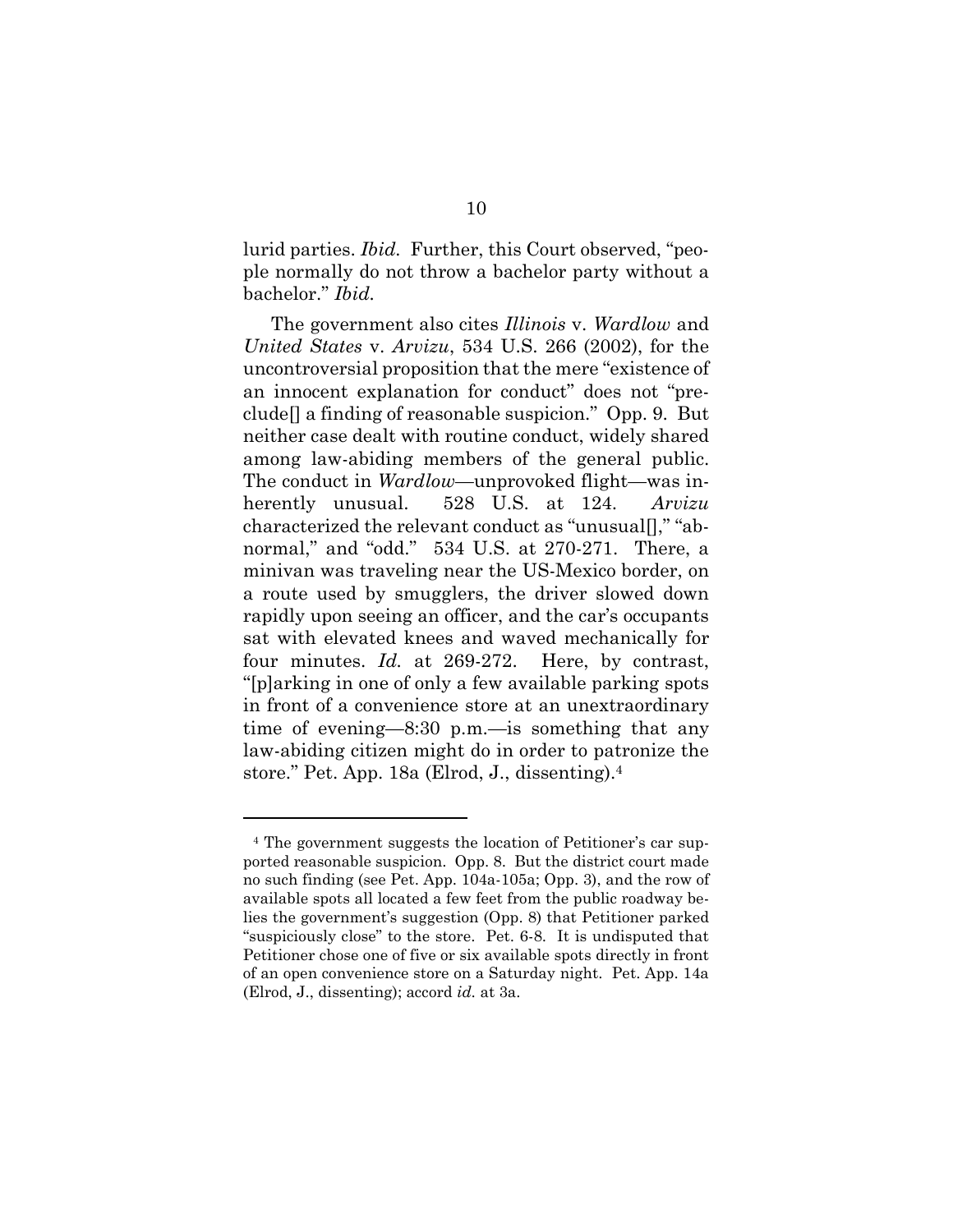2. The government next says Petitioner's rule is difficult to administer. But the government vacillates between criticizing Petitioner for advancing both a "bright-line rule[]" and an "essentially standardless" test. Opp. 9-10. Both cannot be true. The government also frets that "[d]ifferent courts would inevitably reach divergent results" under Petitioner's test, creating "confusion and indeterminacy." Opp. 10. But in its next breath, the government extols the virtues of "holistic and case-specific assessment[s]" based on each case's "particular facts." The government does not bother to explain how its own preferred standard will avoid divergent results. See *ibid*.

No administrability concerns will arise from adopting a common-sense rule that ambiguous, widely shared conduct—of the type engaged in by countless members of the general public—does not support a finding of reasonable suspicion merely because it is observed in a high-crime area. Since *Terry*, this Court has without difficulty determined whether conduct was "unusual." Officers are well-equipped to make the same commonsense judgments from their experience and training. See *Arvizu*, 534 U.S. at 275-276.

\* \* \*

If the kind of routine, widely shared conduct at issue here justifies reasonable suspicion, there is virtually no place in a high-crime area where law-abiding citizens are secure from seizure. The Fourth Amendment's essential purpose is to "safeguard the privacy and security of individuals against arbitrary invasions by governmental officials." *Carpenter* v. *United States*, 138 S. Ct. 2206, 2213 (2018). But if police may seize individuals engaging in conduct "that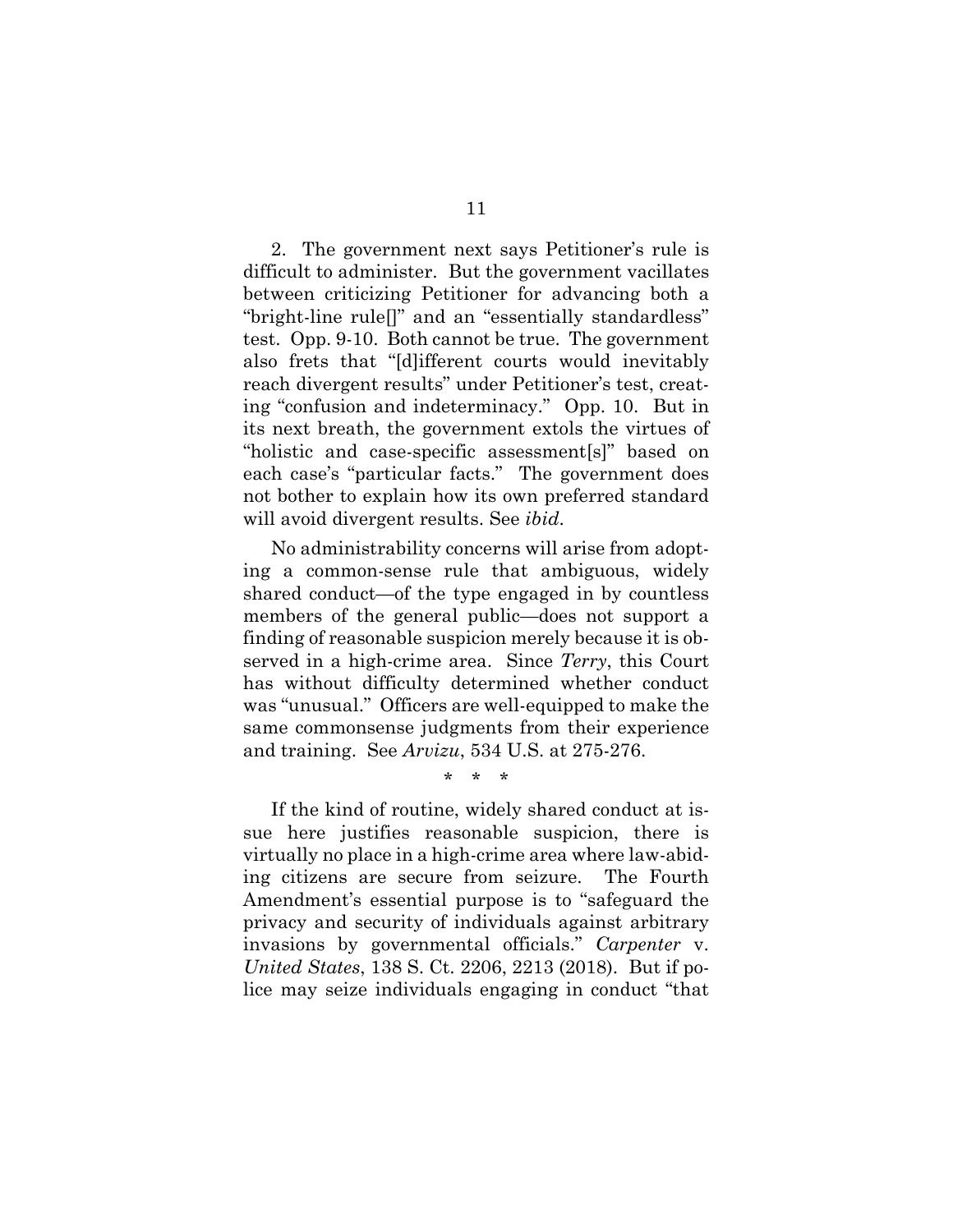any law-abiding citizen might do," Pet. App. 18a (Elrod, J., dissenting), arbitrary invasions will inevitably follow. See *Reid*, 448 U.S. at 441 ("reasonable suspicion" inquiry must guard against "virtually random seizures"). Absent this Court's review, it is Fifth Circuit law that anyone sitting in a parked car for 10 seconds outside an open convenience store in a bad neighborhood may be set upon by a convoy of armed police cruisers. Such "standardless and unconstrained" enforcement poses a "grave danger of abuse of discretion." *Prouse*, 440 U.S. at 661-662 (internal quotation marks omitted). This Court's intervention is necessary to clarify and reaffirm the limiting principle: Conduct in which law-abiding members of the public routinely engage cannot create "reasonable suspicion" for an investigatory stop, merely because it occurs in a high-crime area.